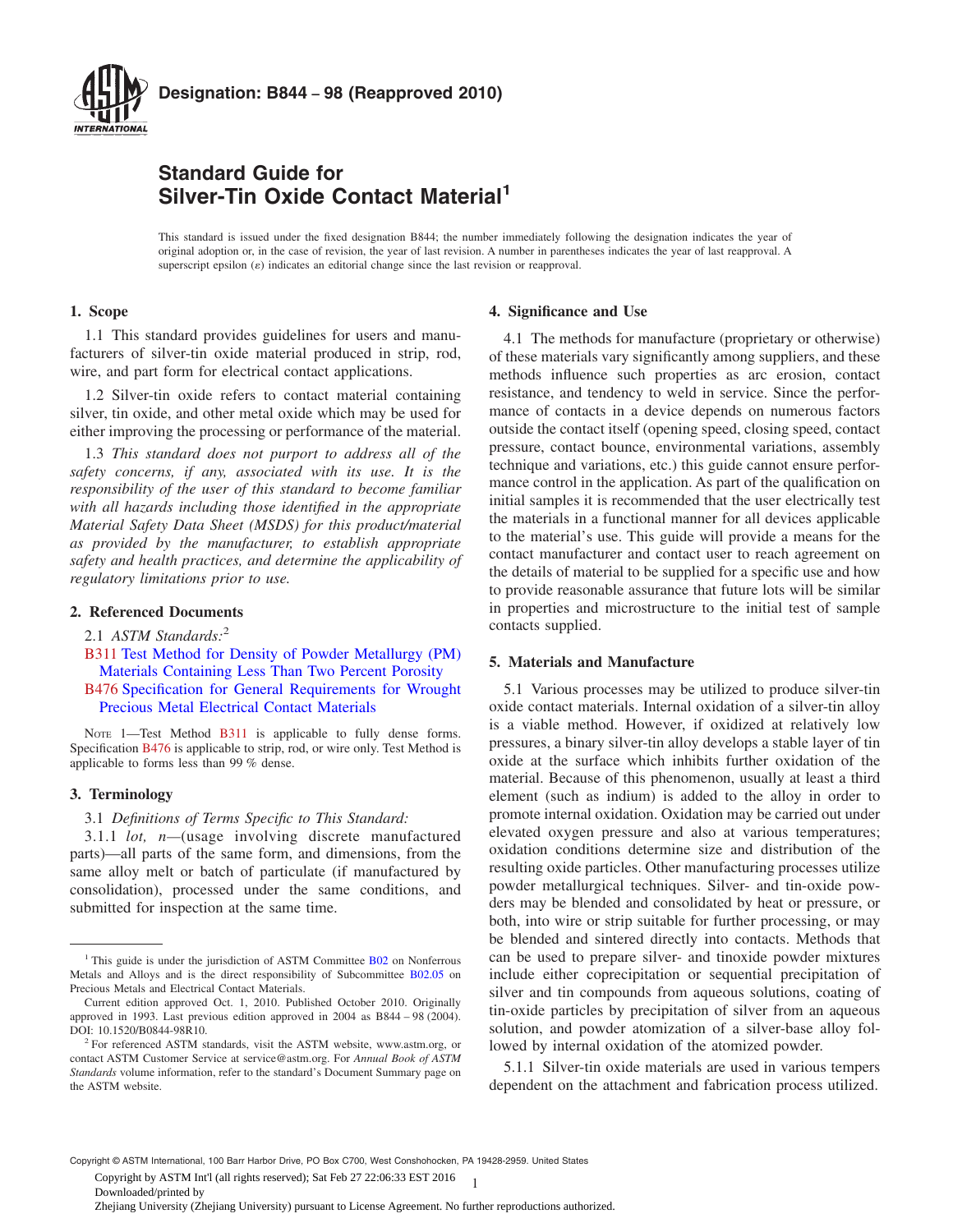<span id="page-1-0"></span>5.1.2 For purposes of attachment or device performance, silver-tin oxide contact material is often produced with a conductive or brazable layer of material or backing. Incorporation of such a layer is often an integral part of the silver-tin oxide manufacturing process.

5.1.3 Silver-tin oxide materials vary from full theoretical density to about 95 % of theoretical density depending on the specific manufacturing period.

5.1.4 The tin-oxide particle size and uniformity in combination with the contact density and chemical composition (see 6.2) determine the performance characteristics of the electrical contacts in service. It may be of importance to specify the microstructure, in which case, it is recommended that photographs of acceptable microstructures be agreed upon between the producer and the user, as well as photographs illustrating unacceptable type of microstructures. It is highly recommended that these attributes be considered in making selection or replacement decisions and qualification tests be performed by the user or the purchaser including functional electrical tests for new or altered selections and manufacturing sources.

5.2 No substantive change shall be made in the manufacturing technique of the silver-tin oxide contact material without notification to and approval by the user.

# **6. Chemical Composition**

6.1 Material produced under this guide shall meet the composition of silver and tin oxide agreed upon by the vendor and the user. Popular compositions and suggested tolerances are given in Table 1. In the case of material supplied with a distinct brazable or conductive backing, such backing shall not be considered to be included in the silver-tin oxide material composition.

# 6.2 *Additives and Impurities:*

6.2.1 A wide variety of chemical additives have been made to silver-tin oxide materials for processing and performance purposes. The merits of these additions remain a point of contention. Any component over  $0.1\%$  (for example) is deemed to be an additive and is expected to be controlled in its amount by the producer. Additionally, various impurities may remain in these materials from raw materials or processing which have been found to be either detrimental or helpful depending on the residual level and the individual application. Chemical requirements for such elements and analytical meth-

| TABLE 1 Suggested Chemistries <sup>A</sup> and Theoretical Densities |  |  |  |
|----------------------------------------------------------------------|--|--|--|
|----------------------------------------------------------------------|--|--|--|

|                                               | 92 Silver/8 Tin<br>Oxide | 90 Silver/10 Tin<br>Oxide | Silver/12 Tin<br>Oxide |  |  |  |  |
|-----------------------------------------------|--------------------------|---------------------------|------------------------|--|--|--|--|
| Chemistry                                     |                          |                           |                        |  |  |  |  |
| Tin oxide, weight %                           | $8.0 \pm 1.0$            | $10.0 \pm 1.0$            | $12.0 \pm 1.0$         |  |  |  |  |
| Silver, min, weight                           | 91.0                     | 89.0                      | 87.0                   |  |  |  |  |
| $\%$                                          |                          |                           |                        |  |  |  |  |
| Other elements                                | (see 6.2)                |                           |                        |  |  |  |  |
| Theoretical Densities at Nominal Composition: |                          |                           |                        |  |  |  |  |
| Mg/m <sup>3</sup>                             |                          | 9.8                       | 9.7                    |  |  |  |  |
| troy oz/in. <sup>3</sup>                      |                          | 5.2                       | 5.1                    |  |  |  |  |

*<sup>A</sup>* Analysis is regularly made for the elements for which specific limits are listed. If, however, the presence of "other" elements is suspected or indicated in the course of routine analysis, further analysis shall be made to determine that the total of these "other" elements and the listed impurities are not in excess of the total impurities limit.

ods to be employed shall be mutually agreed upon between the producer and the user.

6.2.2 It should be noted that the operating characteristics of silver-tin oxide materials with different additives may be very different. Certain operating characteristics such as welding resistance, electrical erosion, and others may improve or degrade as a result of additives. As a result of differences in these materials due to both compositional and processing differences, no substitutions in material should be made without operational testing of new materials.

6.3 No substantive change shall be made to additives or impurities without notification to and approval by the user.

# **7. Other Properties**

7.1 Mechanical properties of silver-tin oxide contact materials are very dependent on the manufacturing method. For this reason, only guideline properties for some discrete part contacts of popular silver-tin oxide compositions in the annealed state are given.

7.1.1 Properties in coined, repressed, headed, or other states will vary considerably due to the effects of cold working. Additives and oxidation conditions may also alter these properties.

7.1.2 Guideline properties are given in [Table 2](#page-2-0) for silver-tin oxide compositions in wire form.

7.2 Specific properties and tolerances shall be established and agreed to between the producer and user for any particular commercial designation of silver-tin oxide material and temper required.

# **8. Sampling and Inspection**

8.1 Material or parts furnished under this guide shall be inspected by the producer listed as follows. Results of such inspection shall conform to values agreed to between the producer and user.

8.1.1 Strip and wire procured to temper shall be sampled and tested in accordance with Specification [B476](#page-0-0) (when specified and applicable).

8.1.1.1 Such other properties as are required to verify the quality of the material produced under this guide.

8.1.2 Discrete contact parts produced under this guide shall be sampled and tested on a lot basis. However, for the purpose of this guideline, a lot is defined in [3.1.1.](#page-0-0)

8.1.2.1 For dimensional conformance.

8.1.2.2 Other properties as are required to verify the quality of the material produced under this guide.

## **9. Rejection and Rehearing**

9.1 Material that fails to conform to the requirements of this guide may be rejected. Rejection should be reported to the producer or supplier promptly within 30 days of receipt of the shipment and in writing. When results of the tests are not satisfactory, the producer or supplier may make claim for a rehearing.

# **10. Keywords**

10.1 contact; internal oxidation; powder metallurgy; silver; silver-tin oxide; tin oxide; wrought